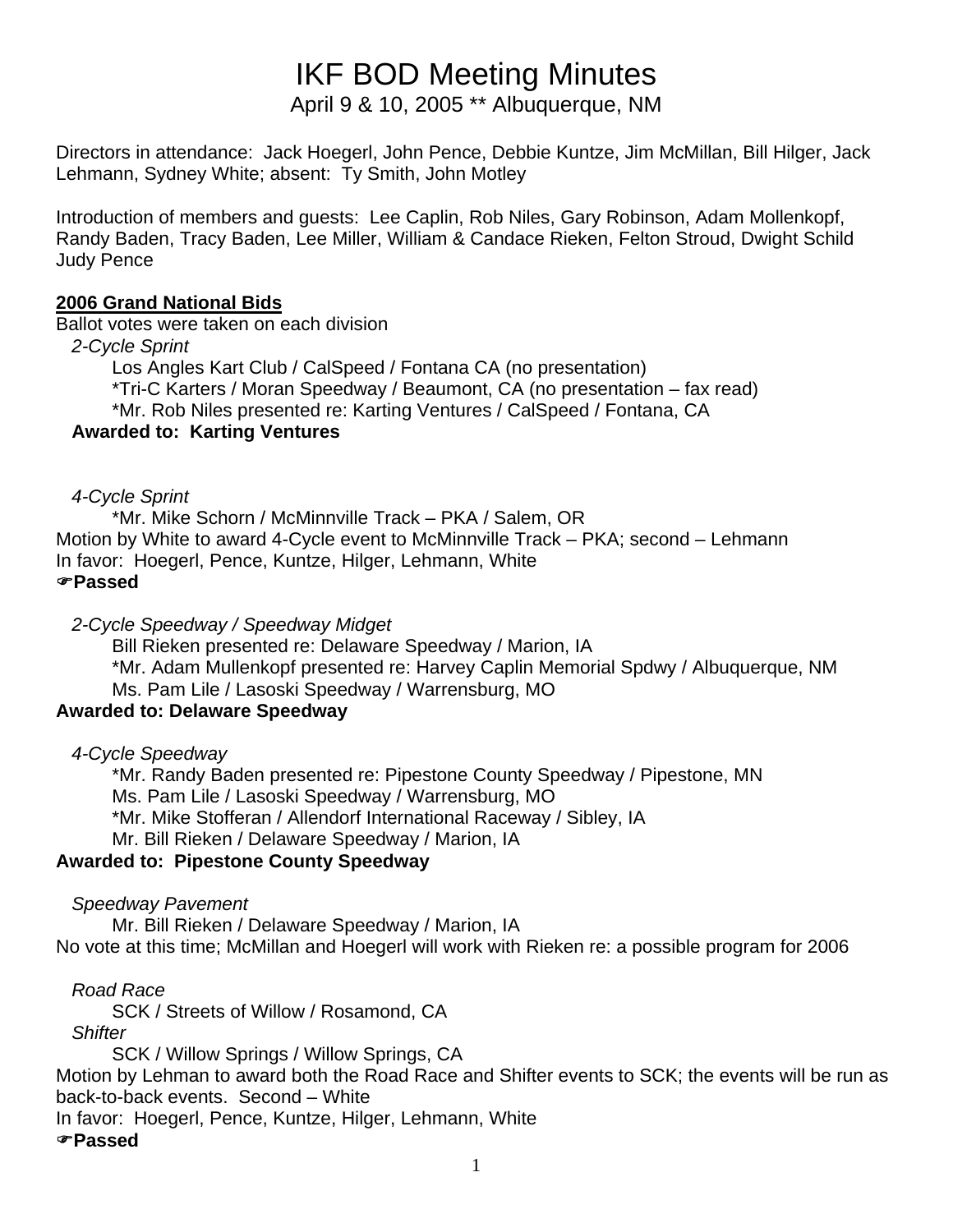## *Shifter*

SCK / Willow Springs / Willow Springs, CA

## \* 2005 IKF Premiere Tracks

## **Disciplinary Action**

Letter from Gary Robinson re: behavior of Michael Johnson at March Region 4 Road Race. Motion by White to suspend Johnson, pending an investigation by the proper IKF committee; second -- Kuntze. (Phone meeting will be held to determine follow-up action) In favor: Hoegerl, Pence, Kuntze, Lehmann, White Abstain: Hilger )**Passed**

Board recessed for Lunch. The BOD reconvened with McMillan absent; Hoegerl chaired the afternoon session

## **Proposals**

From White

- 1) In 101.3.4.1 Add as  $5<sup>th</sup>$  paragraph: Only 3 Senior, non-Masters, classes in each of 207, 209, 251, 311, 402 and 403 may be replaced by participation in any one year. **Seconds: Kuntze, Pence**
- 2) In 101.3.4.1, add as  $6<sup>th</sup>$  paragraph: When a class is added to the Grand National schedule, through participation, it may not be removed for 2 years. **Seconds: Hoegerl, Lehmann**
- 3) In 104.17.6 and 104.17.7, change "400 miles" to "200 miles" **Seconds: Kuntze, Hilger**
- 4) In 110.9, 212, 213, 256, 317, 404, 405, 453 change "3 entrants" to "5 entrants" **Seconds: Lehmann, Pence**
- 5) In 105.1.4.1, add "accessible in their pit and" after … A, B and C type fires. **Seconds: Lehmann, Pence**
- 6) In 110.1.2, change first sentence to: Due to unforeseen local conditions identified…. **Seconds: Hoegerl, Pence**
- 7) In 110.1.2 add at the end of the second paragraph: "nor alter any entrants' competitiveness." **Seconds: Lehmann, Kuntze**
- 8) In 110.1.2, in the third paragraph change "local option" to "local procedures" **Seconds: Kuntze, Hilger**
- 9) In 201.8.1.3 change all to: Maximum height of any part of nose, including anything attached to the nose (number panels or data acquisition devices for example) is 14" for Junior Classes and 18" for Senior Classes. *Change dimensions in drawing above 201.8.1.3* **Seconds: Lehmann, Kuntze**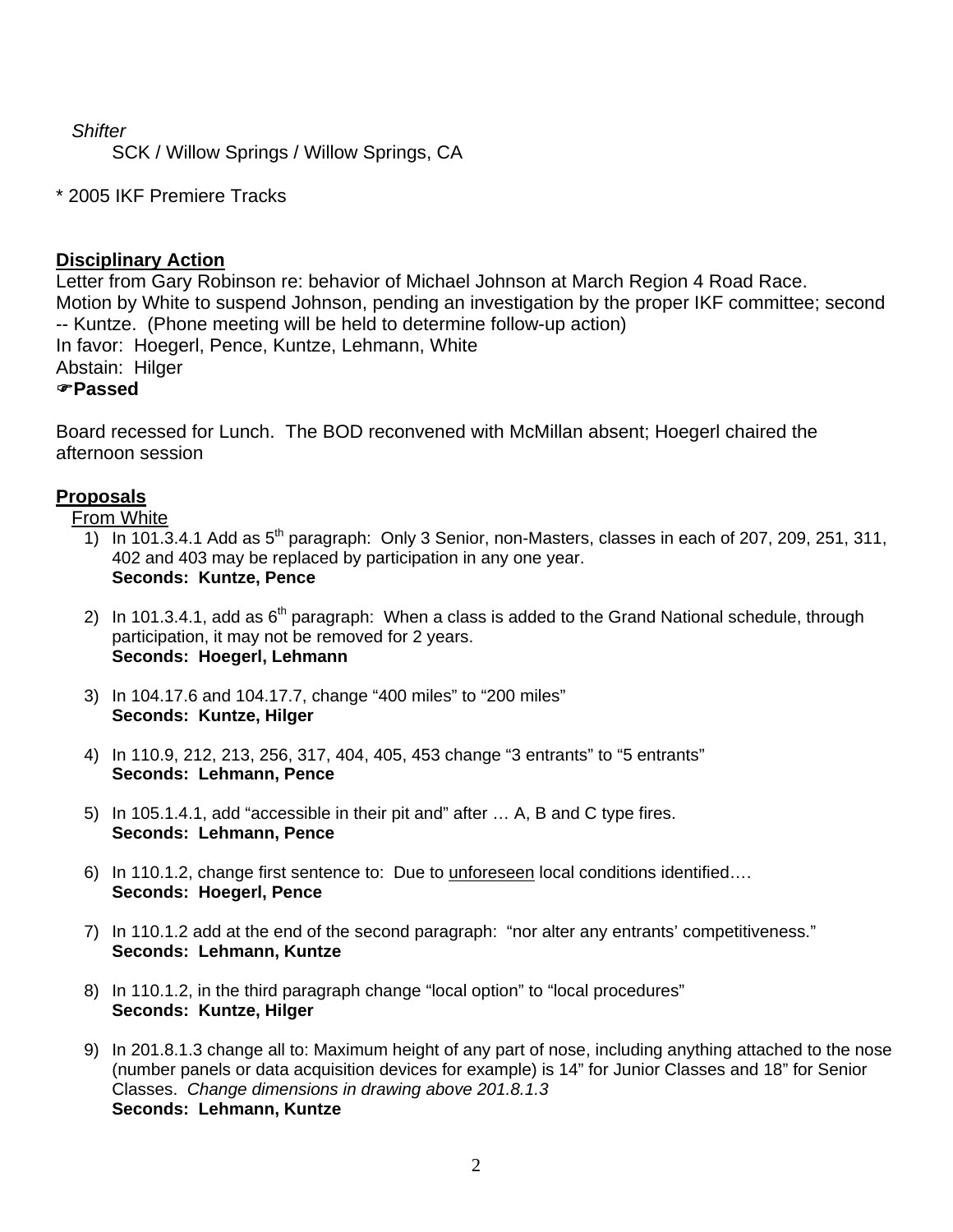- 10) Drop Animal Sportsman from the 4-Cycle Sprint Grand National classes if current production tolerances (September) do not make new motors competitive with the old motors. **Seconds: Hoegerl, Lehmann**
- 11) 211.1.2 Change all to: Race distances for Senior Classes shall be a minimum of 8 miles for Pre-final and a minimum of 15 miles for the Final. Race distances for Junior Classes shall be a minimum of 6 miles for Pre-final and a minimum of 12 miles for the Final. All race distances shall be a convenient multiple of the track length, i.e. a full lap.

#### **Seconds: Lehmann, Kuntze**

12) 211.2.2 Change all to: Race distances for Senior Classes shall be 8 miles for Pre-final and 8 miles for the Final. Race distances for Junior Classes shall be 5 miles for Pre-final and 8 miles for the Final. All race distances shall be the nearest multiple of the track length, i.e. a full lap. **Seconds: Kuntze, Lehmann** 

#### From Kuntze

- 13) Change 312.8.6 Air Box from: Must be used as supplied from the manufacturer with motor or a CIK air box with maximum 2, 22mm tubes may be used. To: 312.8.6 Air Box/Air Filter: Any air filter or CIK air box may be used. The air box is to be approved CIK air box with two inlet tubes not to exceed 22mm inside diameter and 95mm length.
	- Reason: #1 to align with the TAGUSA rules of January 12, 2005 adopted by IKF
		- #2 Use of an air filter as almost no road race track has noise restrictions requiring the use of an air box
		- #3 to allow ease in installation with the bodywork

#### **Seconds: Lehmann, White**

#### From Pence

14) Move Section 312.7.4.9 to Section 311.1 and change as follows:

- Section 311.1 For all classes using the 2 20 minute heat format
	- 311.1.1 Scoring: Both heats scored equally; First place = 0 points; Second place = 2 points, Third place  $=$  3 points, etc.
	- 311.1.2 DQed drivers will receive last place +1 point for the heat in which they are DQed. In the event of a tie, the DQed driver will place behind a driver that did not receive a DQ
	- 311.1.3 All other ties will go the to driver with the better second heat finish
	- 311.1.4 The order of line-up for the start of the second heat is determined as follows:
		- 1. Order of finish
		- 2. Karts receiving Mechanical black flag
		- 3. DNS (Did Not Score, took the Green Flag but did not complete first lap)
		- 4. DNG (Did Not Grid, passed pre-race tech, but did no appear on the starting grid)
		- 5. DQed in post race Tech
		- 6. DQed for driving misconduct

#### **Seconds: White, Kuntze**

- 15) Eliminate "Season points schedule" from Section 312.7.4.9 and instead use the Regional points schedule from Section 800.12 **Seconds: Kuntze, White**
- 16) Adjust the Points Schedule in Section 800.12. Our current points schedule is heavily weighted to a win. While the point of racing is to win, the current points system allows for a driver to "clinch" the series sometimes as early as the  $4<sup>th</sup>$  or  $5<sup>th</sup>$  race of a 7 race series. In order to make a series more exciting through the entire series, I propose changing the points schedule as follows:

 $1^{\text{st}} = 200 +$ \*;  $2^{\text{nd}} = 190 +$ \*;  $3^{\text{rd}} = 180 +$ \*;  $4^{\text{th}} = 174 +$ \*;  $5^{\text{th}} = 170 +$ \*;  $6^{\text{th}} = 165 +$ \*;  $7^{\text{th}} = 160 +$ \*;  $8^{\text{th}} =$ 155 +\*;  $9^{th}$  = 150 +\*; 10<sup>th</sup> = 145 +\*; 11<sup>th</sup> = 142 +\*; 12<sup>th</sup> = 139 +\*; 13<sup>th</sup> = 136 +\*; 14<sup>th</sup> = 133 +\*; 15<sup>th</sup>  $= 130 +$ <sup>\*</sup>;  $16$ <sup>th</sup> = 127 +<sup>\*</sup>;  $17$ <sup>th</sup> = 124 +<sup>\*</sup>;  $18$ <sup>th</sup> = 121 +<sup>\*</sup>;  $19$ <sup>th</sup> = 118 +<sup>\*</sup>;  $20$ <sup>th</sup> = 115 +<sup>\*</sup>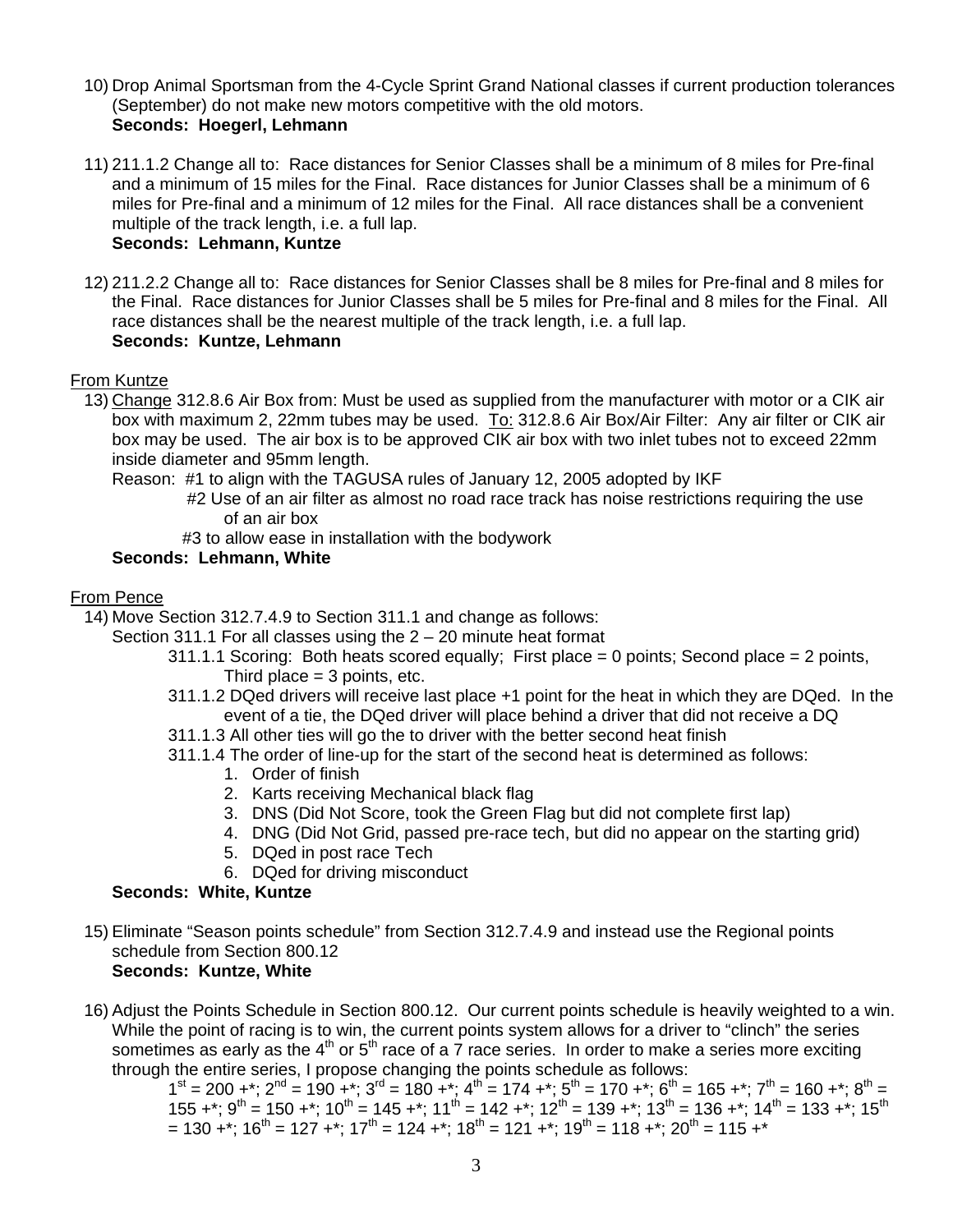\* Points equal to the number of entries in the class. **Seconds: White, Lehmann**

- 17) Change the last sentence in 211.4.6 to read: Failure to pass minimum weight shall result in the racer receiving last place points. Reason: This is to bring the parity with 211.4.7 **Seconds: White, Kuntze**
- 18) Eliminate Section 211.4.8 IKF Motocross Heat Point System and replace as follows:

Section 211.4.8 For all races using a Multi Heat Points System and replace as follows: Scoring: All heats, or qualifying and heat scored equally: First place  $= 0$  points, Second place  $=$ 

2 points, Third place = 3 points, etc.

 211.4.8.1 DQed drivers will receive last place + 1 point for the heat in which they are DQed. In the event of a tie the DQed driver will place behind a driver that did not receive a DQ

211.4.8.2 All other ties will go to the driver with the better second heat finish

- 211.4.8.3 The order of line-up for the start of the main heat is determined as follows:
	- 1. Order of finish
	- 2. Karts receiving Mechanical black flag
	- 3. DNS (Did Not Score, took the Green Flag but did not complete the first lap)
	- 4. DNG (Did Not Grid, passed Pre-Race tech but did not appear on starting grid)
	- 5. DQed in post race Tech
	- 6. DQed for driving misconduct

211.4.8.4 Any driver receiving a DQ in the main will receive last place points for the event, **unless** the reason for the DQ is egregious enough to warrant penalties as outlined in Section 114.7

#### **Seconds: White, Kuntze**

#### From Motley

19) Adopt the following standard for blade widths on no-go gauges:

No Go gauges will be used for chord widths of ports, exhaust systems, carburetor air horn, venturi and flanged end (throttle bore). Pin gauges for metering holes. Plug No Go gauges must be blade type with blade made from tool steel, heat treated, ground and clearly marked., All plug No Go gauges up to .361" blade must have a minimum thickness of .060" and maximum thickness of .125". All plug No Go gauges.362" and up, blade must have a minimum thickness of .125" and maximum thickness of .250". All chord No Go gauges must have a minimum thickness of .060" and maximum thickness of .125". No Go gauges may not enter or pass through the opening or gap of a measured part. On chamfered or angular openings, the No Go gauge may not be self-supporting when part is turned 90 degrees; i.e. tool cannot support itself at any angle. No Go gauge is to be used without holder.

A No Go gauge is a nonadjustable tool that is inserted into a specified opening. A part is illegal if the No Go gauge enters the opening being measured. When measuring a chamfered or angular opening, the No Go gauge may not be self-supporting when the part is rotated at any angle. Note: A dial caliper is not a No Go gauge and may not be used to tech any opening where this manual specifies a No Go gauge.

#### No Go gauges are defined as follows:

Plug gauges – plug gauges are used to measure round openings. Plug No Go gauges must be made from tool steel, heat treated, ground and clearly marked. Plug gauges up to a diameter of .361" are to be round. Plug gauges larger than .361" are to be machined on each side to achieve a blade thickness of  $1/8$ " minimum and  $\frac{1}{4}$ " maximum. The tolerance on plug gauges up to .750" is  $\pm$ .0001"/-0". The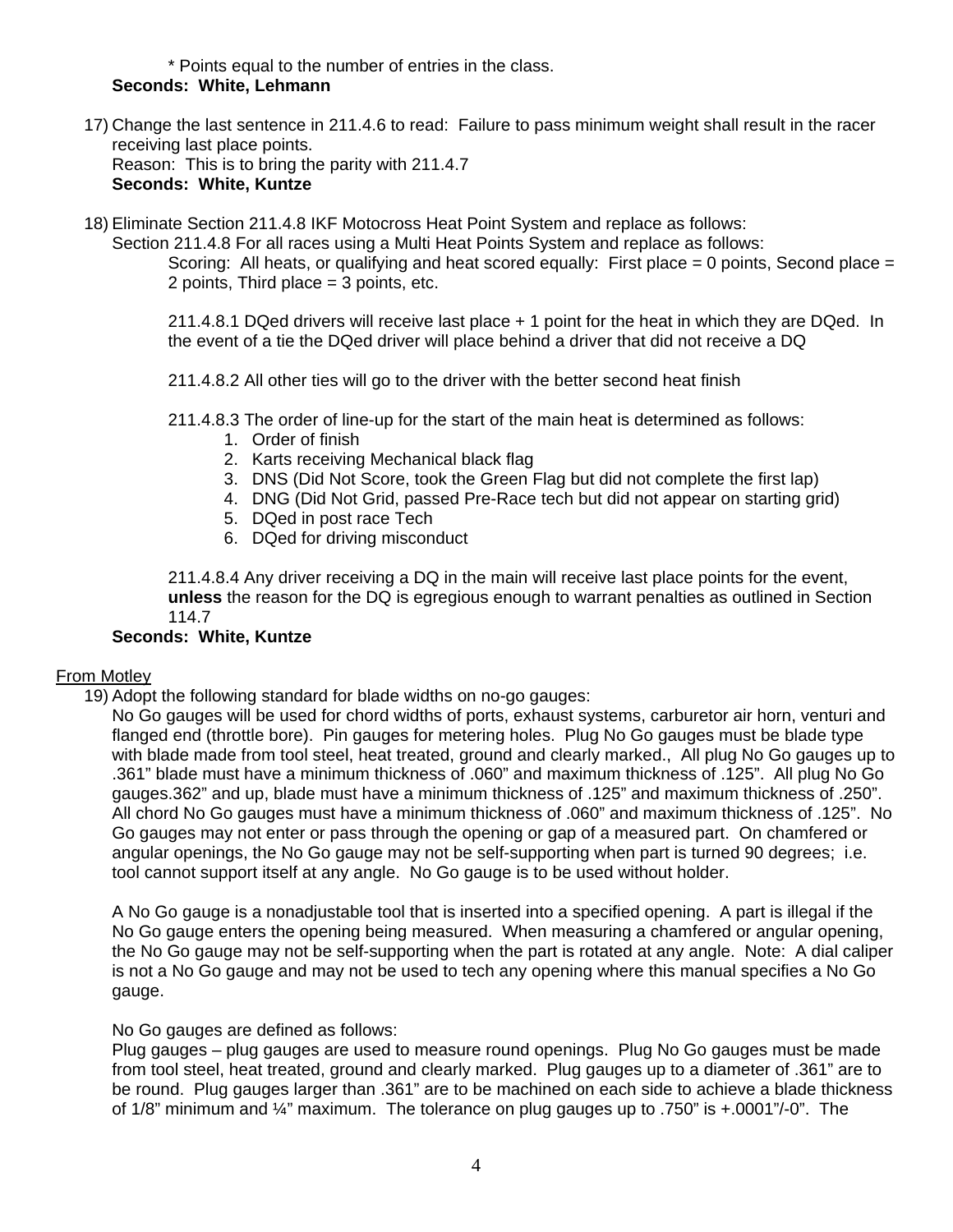tolerance on plug gauges over .750" is +.0003"/-0". It is recommended that plug gauges be held in an aluminum handle to reduce the total gauge weight.

Chord gauges – these gauges are used primarily to check port widths. All chord No Go gauges must have a blade thickness of 1/8". The tolerance for chord gauges (width) is +.0002"/-0". Note: Fractional dimensions for blade thickness of chord gauges are nominal dimensions with a tolerance of +.015"/- .015".

Reason: Since we use the LAD gauges at National Tech and most Tech Inspectors purchase gauges from LAD that are these dimensions, it should pose no problems. I have had several instances through the years that having this rule in place would have been very helpful.

#### **Seconds: Lehmann, White**

20) Include a statement in the Tech Manual, Section 617 *Any attempt to modify, change or defeat any of the basic design criteria of the Yamaha KT100 engine is illegal.* **Seconds: White, Kuntze** 

#### From the Board

- 21) Include a statement at Section 603.2.1.7 *Any attempt to modify, change or defeat any of the basic design criteria of any engine is illegal.*  **Seconds: White, Kuntze**
- 22) 408.6.2 Change 75 points to 200 points **Seconds: Kuntze, Hilger**
- 23) Section 616.3 Delete oil seals from list of non-tech items. Add at Section 616.8: Seals must be installed in designed position, unaltered, and with springs. **Seconds: White, Lehmann**
- 24) Section 402: Class #6 add: 3-disc wet engine class per 207.7; also add Burris tires only. Class #13: No remote carb adjusters. **Seconds: White, Pence**
- 25) Section 207, Classes #2, #5, #8 and #9: Replace the current SSX-V with the SSQ pipe and header; flex length to be determined before vote **Seconds: White, Pence**
- 26) Section 311, Class #4: Replace current SSX or SSX-V with the SSQ pipe and header; flex length to be determined before vote. **Seconds: Pence, White**

#### **Bids for 2007 Grand Nationals**

The June issue of Karter News will have the notice of acceptance of bids for the IKF Grand National races (approximately 24 months away). The bids for the IKF Grand Nationals must be in the IKF Office prior to September 1, 2005 (approximately) 21 months before the race.

#### **Director Issues**

Kuntze: suggested plan to break up rule book to be Division Specific. General information and Engine Tech would be printed as one issue. Offered schedule to print each Division monthly for a period of months. Estimated this plan would save IKF approximately \$11,000. Discussion: problems include that some division changes affect other divisions; members would have to carry more than one book; confusing for members who join and which issues they would need. Lehmann commended Kuntze on her ingenuity.